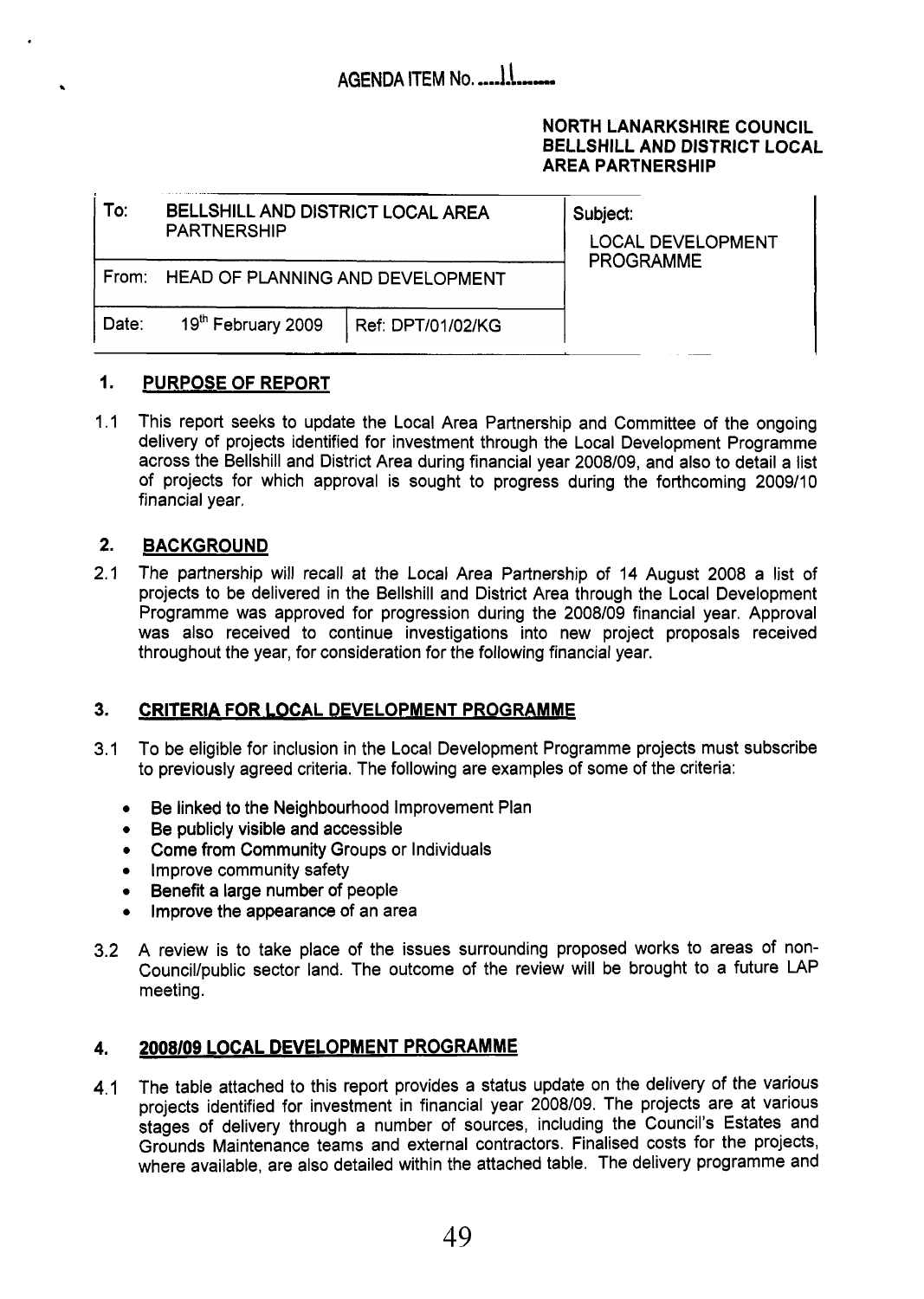costs for the 2008/09 projects in places has altered from the initial indicative costings reported at the LAP of 14 August 2008; this is due to a number of factors such as level of consultation required, further detailing of initial designs and availability of delivery resources. A detailed explanation of the current position for each site is provided within the table.

- 4.2 The table attached identifies the list of projects recommended for approval by the Local Area Partnership for delivery during the financial year 2009/10. The Partnership should note the list may be subject to revision and refinement following internal/external consultation, land ownership and site survey analysis. The Partnership should note also that once the list is agreed no further projects will be considered for delivery in 2009110. However the Partnership is encouraged to bring forward suggestions to the Local Regeneration Manager, for inclusion within the Local Development Programme for 2010/11. These projects will be entered on a holding list and will be assessed and considered for delivery in 2010/11.
- 4.3 The list of projects for 2009/10 represents a combination of new and continuing projects, with a spread of investment proposed across the Partnership area. A holding list of projects for future investment potential is also identified, for further investigation and development during the 2009/10 financial year.

#### **5. CORPORATE CONSIDERATIONS**

5.1 The Local Development Programme highlights the Council's commitment to neighbourhood regeneration and the value of the Local Area Partnerships.

#### **5 RECOMMENDATION**

- 5.1 It is recommended that the Local Area Partnership agree:
	- (i) the progress in relation to the delivery of the projects in 2008/09 listed in the attached Appendix by the Executive Director of Environmental Services through the Local Development Programme;
	- that the list of projects detailed within the attached Appendix be approved for delivery through the Local Development Programme in financial year 2009/10; (ii)
	- that further progress be reported to future meetings of the LAP (iii)

o o l PATRICK J KELLY

**FIEAD OF PLANNING & DEVELOPMENT** Local Government Access to Information Act: for further information about this report, please contact Alison Williamson on 01236 616374 or Kirsty Gray on 01236 616251 (28th January 2009)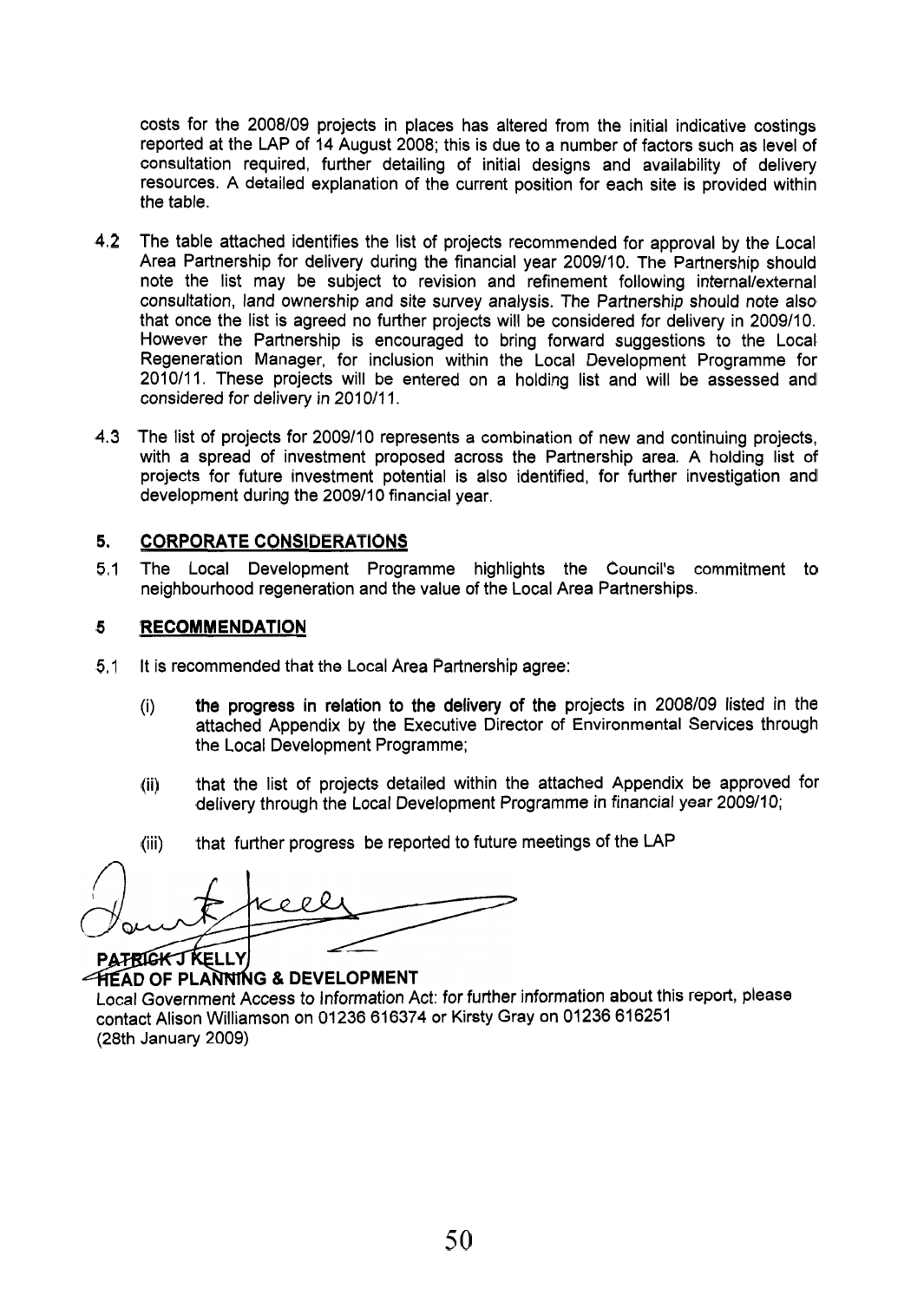**Bellshill and District Local Area Partnership: List of Projects 2008-09** 

| <b>Site and Address</b>                                    | <b>Proposed</b><br><b>Delivery</b><br><b>Method</b> | <b>Status</b>                              | <b>Investment</b><br>08/09 | <b>Description of Proposals</b>                                                                                                                                                                                                                                                                                                                                                                                         |
|------------------------------------------------------------|-----------------------------------------------------|--------------------------------------------|----------------------------|-------------------------------------------------------------------------------------------------------------------------------------------------------------------------------------------------------------------------------------------------------------------------------------------------------------------------------------------------------------------------------------------------------------------------|
| <b>Bellshill:</b><br>Gardenside /<br><b>Vincent Court</b>  | External<br>Contract                                | Consultation<br>and Design<br><b>Stage</b> | £0                         | Further consultation has been conducted with West of<br>Scotland Housing Association and tenants of Phillip<br>Court Strathclyde Police and residents of Vincent Court,<br>the results of which are being assessed in order to<br>devise the most appropriate scheme for the area. Due to<br>the additional consultation required, delivery has been<br>delayed with works unlikely to commence prior to March<br>2009. |
| <b>Bellshill:</b><br>Warnock<br>Crescent                   | <b>External</b><br>Contract                         | Delivery on<br><b>Site</b>                 | £65,000                    | Finalised designs and subsequent tender returns for<br>intervention at Warnock Crescent to aid vehicular<br>circulation, improve footpaths and environmental quality<br>have resulted in a required increased investment at the<br>site to resolve the issues identified. A contractor has<br>been appointed to deliver the works within the 2008/09<br>financial year.                                                 |
| <b>Birkenshaw: Sixth Street</b>                            | <b>External</b><br>Contract                         | Design Stage                               | £5,000                     | Design work is being progressed for the<br>tiled<br>embankment adjacent to the new disabled ramp at Sixth<br>Street for the completion of this scheme. Delivery routes<br>and costs require to be finalised.                                                                                                                                                                                                            |
| <b>Fallside:</b> Fallside Primary<br>School (area to rear) | <b>NLC</b><br>Corporate<br><b>Services</b>          | Completed                                  | £10,000                    | Removal of a fence and shelter at the rear of Fallside<br>Primary School to address issues of graffiti and anti<br>social behaviour. The works have now been completed.                                                                                                                                                                                                                                                 |
| <b>Holytown: Memorial</b><br>Gardens                       | <b>External</b><br>Contract                         | Appointment<br>of Contract                 | £60,000                    | Detailed proposals have now been prepared for the<br>improvement of the setting of the Holytown War<br>Memorial and soft landscaping / drainage within the<br>memorial gardens. Tenders have been issued to                                                                                                                                                                                                             |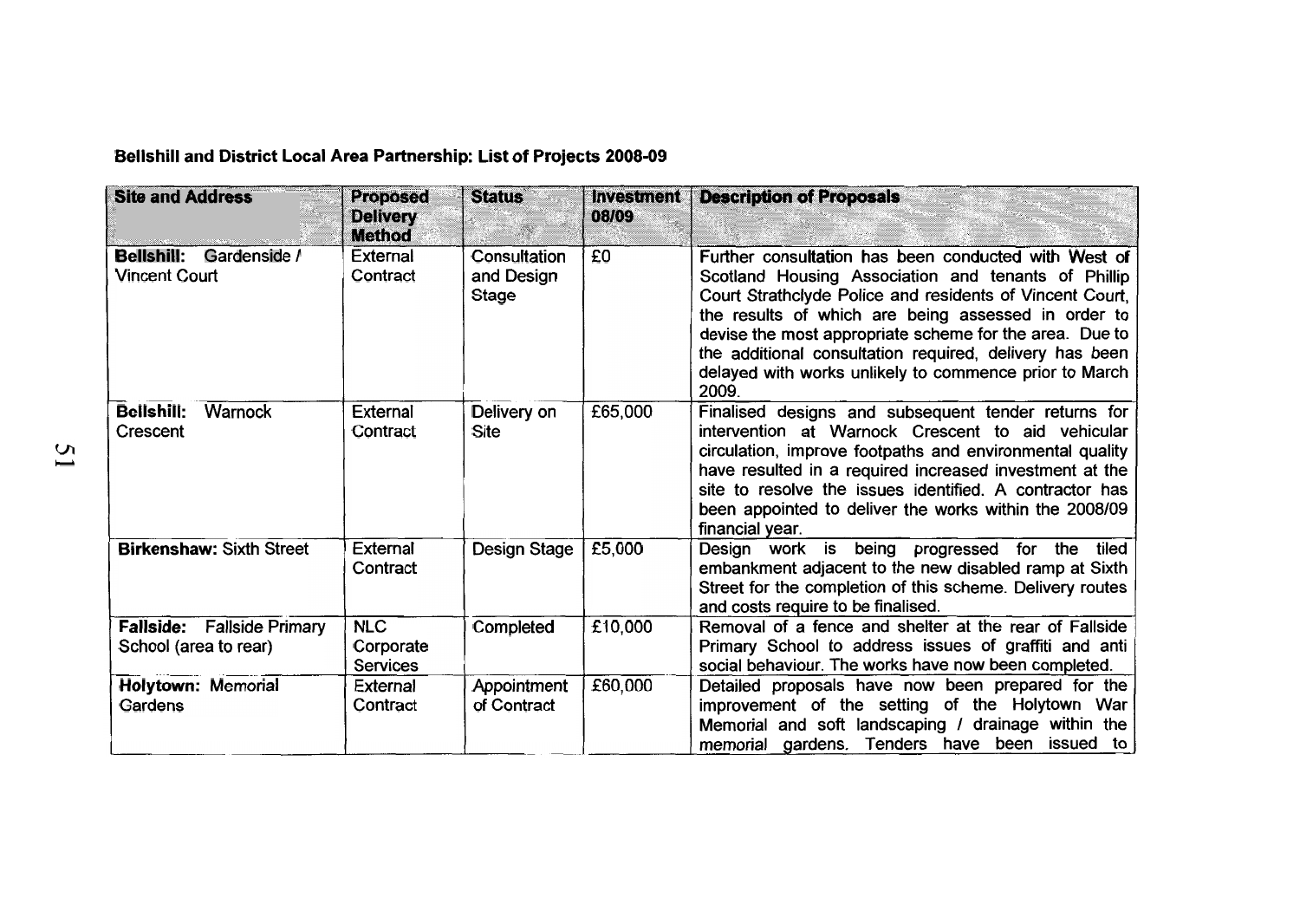| <b>Site and Address</b>        | <b>Proposed</b><br><b>Delivery</b><br><b>Method</b>              | <b>Status</b>                 | <b>Investment</b><br>08/09 | <b>Description of Proposals</b>                                                                                                                                                                                                                                                                                                                                                                             |
|--------------------------------|------------------------------------------------------------------|-------------------------------|----------------------------|-------------------------------------------------------------------------------------------------------------------------------------------------------------------------------------------------------------------------------------------------------------------------------------------------------------------------------------------------------------------------------------------------------------|
|                                |                                                                  |                               |                            | contractors, and it is aimed that works will commence on<br>site in March 2009, with the works phased over two<br>financial years.                                                                                                                                                                                                                                                                          |
| Holytown: Olive Court          | <b>NLC Design</b><br>Services /<br>external<br>contract          | <b>Design Stage</b>           | £5,000                     | Designs are currently being progressed by NLC Design<br>Services for the creation of a small residential parking<br>and rear access facility on an existing area of poor<br>quality hard-standing. It is aimed for design and tender<br>preparation work to be completed within the current<br>financial year, with delivery and costs then assessed for<br>the 2009/10 financial year.                     |
| <b>Holytown: Shirrel Burn</b>  | <b>North</b><br>Lanarkshire<br>Council<br>Grounds<br>Maintenance | <b>Delivery</b><br>Commenced  | £37,000                    | North Lanarkshire Council Grounds Maintenance have<br>commenced work on site on shrubbery removal and<br>thinning works at selected locations within this large<br>scale open space, focussed around the southern<br>entrance from Quarry Street / Loanhead Road to improve<br>community safety, visibility and thereby attractiveness of<br>the space.                                                     |
| <b>Mossend: Milnwood Drive</b> | <b>NLC</b><br><b>Grounds</b><br>Maintenance                      | <b>Delivery</b><br>Programmed | £3,000                     | North Lanarkshire Council Grounds Maintenance and<br>Estates have provided a cost for removing debris,<br>overgrown shrubbery and generally cleaning up this<br>former garage site. Discussions have taken place with<br>North Lanarkshire Council Housing to determine if<br>fencing improvements could be pursued in conjunction<br>with these works to improve the appearance / amenity of<br>the space. |
| <b>Mossend: Orbiston Drive</b> | <b>NLC Housing</b>                                               | No action<br>proposed         | £0                         | On consultation with Traffic and Transportation and<br>consideration of the site context, it is not considered<br>appropriate to pursue the construction of a parking lay-by<br>at this location through the LDP.                                                                                                                                                                                           |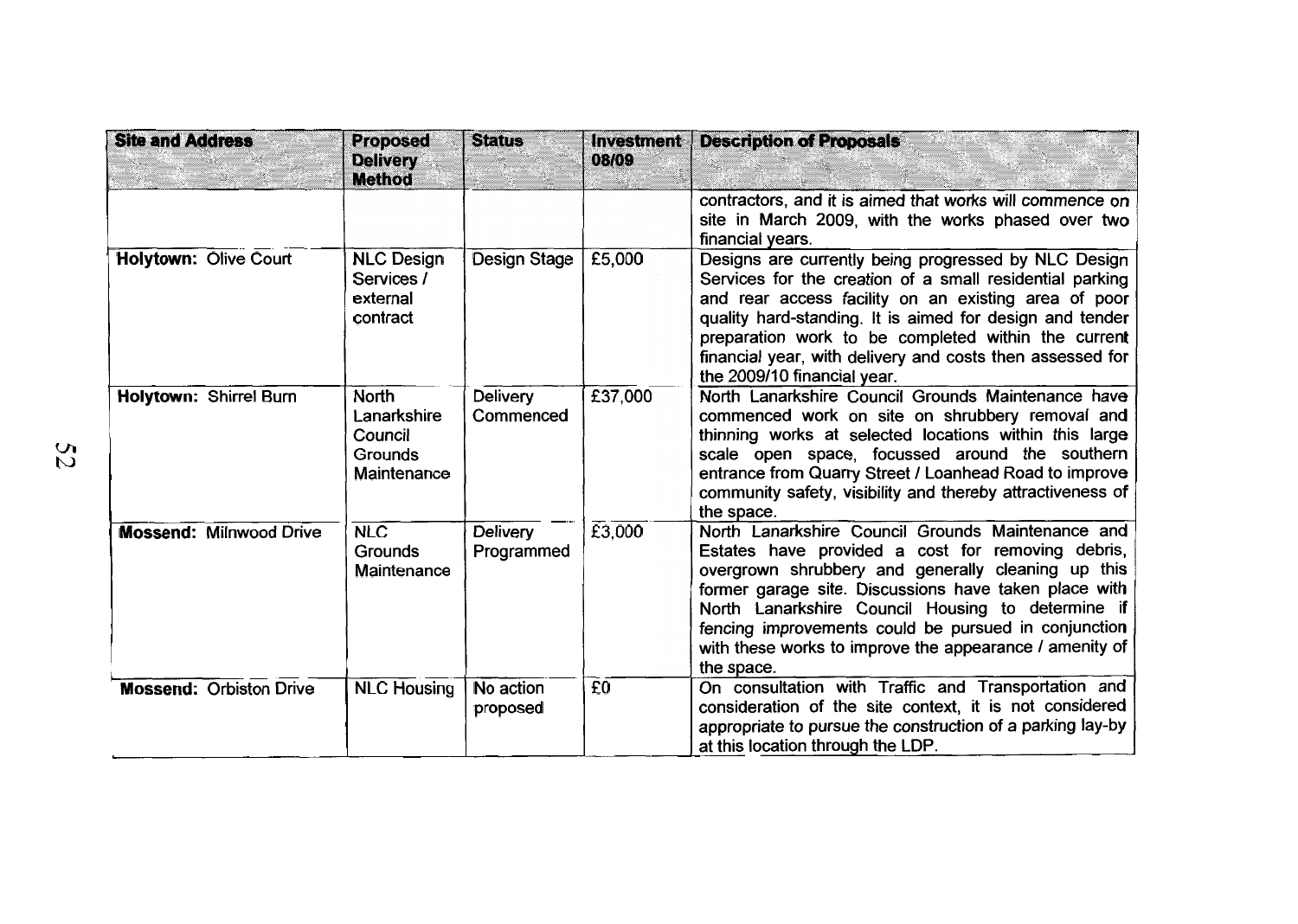| <b>Site and Address</b>                                              | <b>Proposed</b><br><b>Delivery</b>                                      | <b>Status</b>                | <b>Investment</b><br>08/09 | <b>Description of Proposals</b><br>a a shekara                                                                                                                                                                                                                                                                                                            |
|----------------------------------------------------------------------|-------------------------------------------------------------------------|------------------------------|----------------------------|-----------------------------------------------------------------------------------------------------------------------------------------------------------------------------------------------------------------------------------------------------------------------------------------------------------------------------------------------------------|
|                                                                      | <b>Method</b>                                                           |                              |                            |                                                                                                                                                                                                                                                                                                                                                           |
| <b>Orbiston: The Jewell</b><br><b>Scheme</b>                         | <b>North</b><br>Lanarkshire<br>Council<br><b>Estates</b><br>Maintenance | <b>Delivery</b><br>Commenced | £55,000                    | A scheme of landscape improvement and rationalisation<br>has commenced and largely completed, focussed on<br>areas at Turquoise Terrace and Emerald Terrace, with<br>North Lanarkshire<br>Council Grounds<br>delivery by<br>Maintenance. The works involve the thinning and<br>removal of dense shrubbery to improve visibility in the<br>targeted areas. |
| <b>Orbiston: Raewell Crescent</b>                                    | External<br>contract                                                    | Contractor<br>Appointed      | £25,000                    | Detailed designs for this open space have been<br>limited.                                                                                                                                                                                                                                                                                                |
| <b>Uddingston: First Avenue</b>                                      | <b>NLC Estates</b><br>Maintenance                                       | Delivery<br>Commenced        | £20,000                    | <b>NLC</b><br>Maintenance<br><b>Estates</b><br><b>Grounds</b><br>and<br>have<br>Avenue. The works will be completed this financial year.                                                                                                                                                                                                                  |
| <b>Viewpark: Fitness Centre</b>                                      | Financial<br>Contribution                                               | Completed                    | £20,000                    | Financial contribution only towards Viewpark Fitness<br>Centre.                                                                                                                                                                                                                                                                                           |
| Viewpark: Juniper Road/<br><b>Burnhead Street (Gala Day</b><br>park) | <b>North</b><br>Lanarkshire<br>Council<br>Grounds<br>Maintenance        | <b>Delivery</b><br>Commenced | E4,000                     | NLC Estates Maintenance commenced work on the                                                                                                                                                                                                                                                                                                             |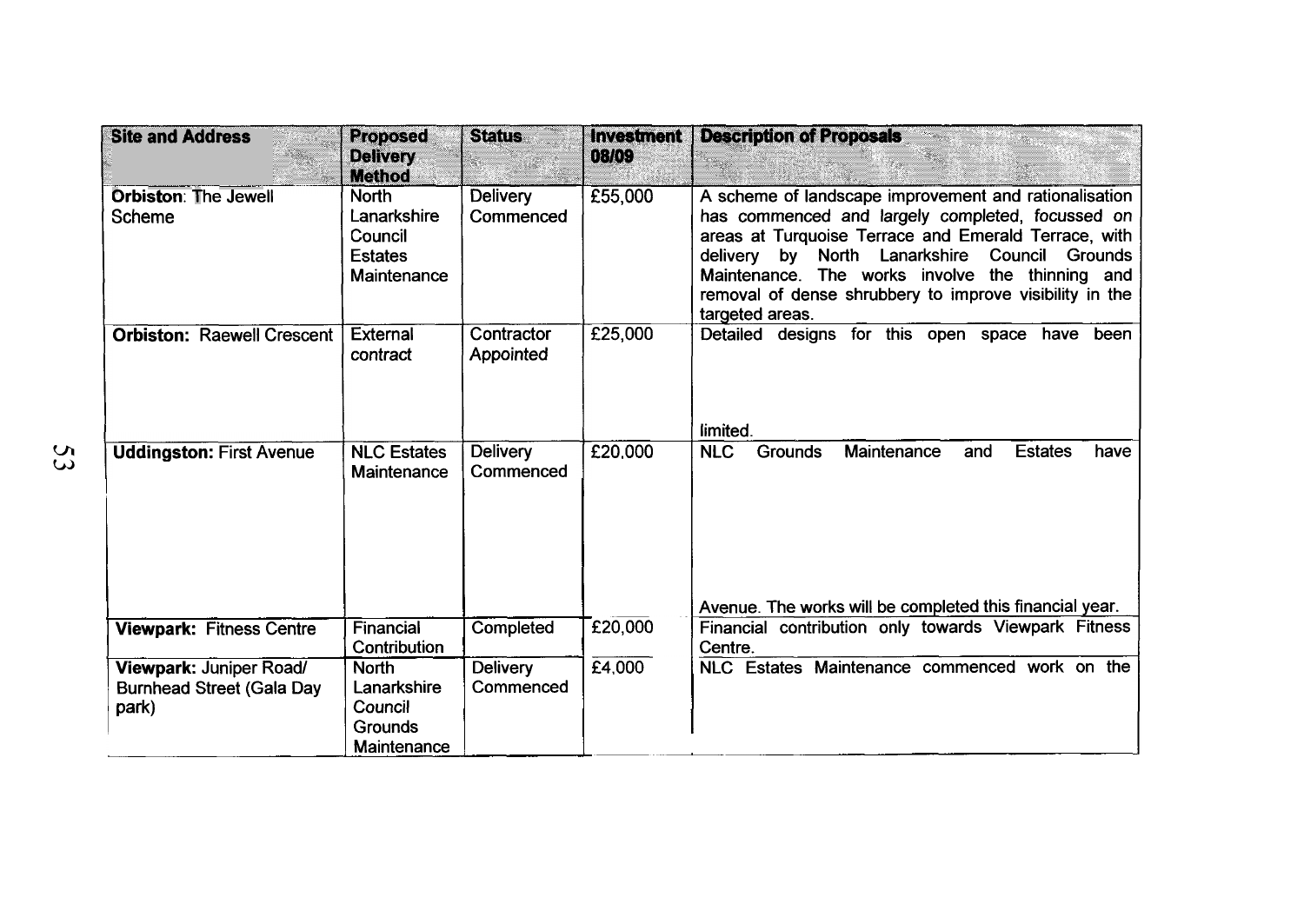| <b>Site and Address</b>                              | <b>Proposed</b><br><b>Delivery</b>                                                       | <b>Status</b>                   | <b>Investment</b><br>08/09 | <b>Description of Proposals</b>                                                                                                                                                                                                                                                                                                                                                                                                                                                                                                                                                                                                                                      |
|------------------------------------------------------|------------------------------------------------------------------------------------------|---------------------------------|----------------------------|----------------------------------------------------------------------------------------------------------------------------------------------------------------------------------------------------------------------------------------------------------------------------------------------------------------------------------------------------------------------------------------------------------------------------------------------------------------------------------------------------------------------------------------------------------------------------------------------------------------------------------------------------------------------|
| Viewpark: Land adjacent to<br>St Columba's Club Hall | <b>Method</b><br><b>North</b><br>Lanarkshire<br>Council<br><b>Grounds</b><br>Maintenance | Completed                       | £20,000                    | <b>NLC</b><br><b>Estates</b><br>Maintenance<br>have<br>completed<br>the<br>construction of a new footpath from St Columba's Club<br>Hall to Old Edinburgh Road along with removal / repair of<br>fencing in places and the construction of a new section of<br>fencing to the side of the car park. Traffic and<br>Transportation have assisted with the project by<br>extending the pedestrian guardrail along Laburnum<br>Road.                                                                                                                                                                                                                                    |
| Viewpark: Myrtle Road                                | <b>North</b><br>Lanarkshire<br>Council<br><b>Grounds</b><br>Maintenance                  | <b>Detailed</b><br>Design Stage | £10,000                    | Martin Berkley Environmental Design has produced<br>detailed designs for the improvement of the former lock<br>up site at the corner of Myrtle Road and Douglas<br>Crescent, which are subject to further consultation with<br>residents. The costs returned are higher than envisaged,<br>due to the range of works required to create a usable and<br>attractive space for surrounding residents. It is proposed<br>to seek approval for additional funding for this site during<br>2009/10.                                                                                                                                                                       |
| Viewpark: Viewpark Glen                              | <b>External</b><br>Contractor                                                            | <b>Delivery</b><br>Commenced    | £25,000                    | Work has commenced on site on access, drainage and<br>environmental improvements with the south area of<br>Viewpark Glen, leading from the entrance by Laburnum<br>Road to the area to the rear of Burnhead Parish Church.<br>The works have been devised in conjunction with NLC<br>Conservation and Greening with the funding available<br>through the LDP supplementing external funding secured<br>by Conservation and Greening. Proposals will continue to<br>be developed by NLC Conservation and Greening and<br>Central Scotland Forest Trust for the wider improvement<br>of the Glen, with funding to be sought from the Forestry<br>Commission next year. |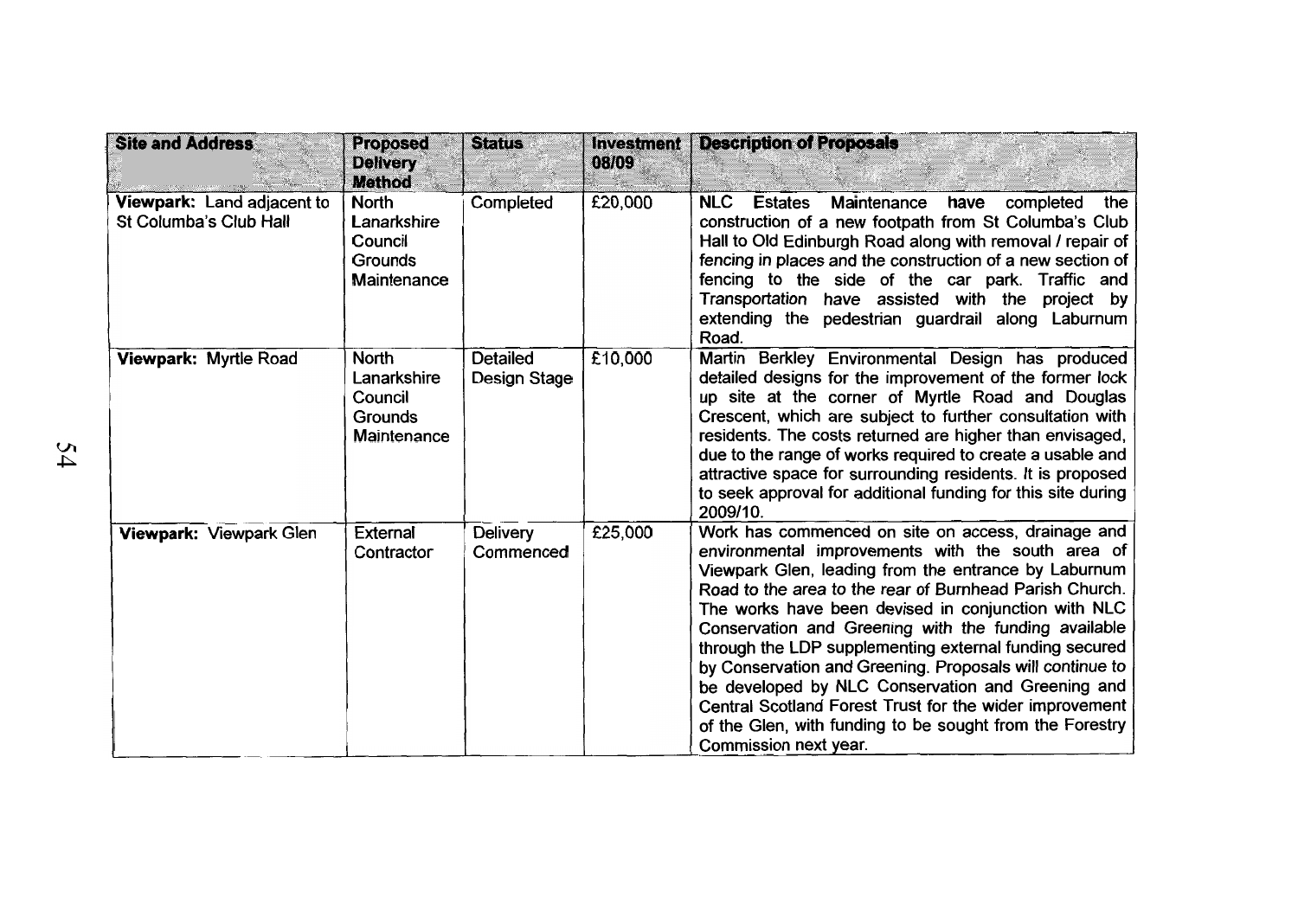| <b>Site and Address</b>                              | <b>Indicative Cost</b> | <b>Status</b>                                     | <b>Description</b>                                                                                                                                                                                                                                                              |
|------------------------------------------------------|------------------------|---------------------------------------------------|---------------------------------------------------------------------------------------------------------------------------------------------------------------------------------------------------------------------------------------------------------------------------------|
| Bellshill -<br>Gardenside                            | £30,000                | <b>Continuing Project</b><br>Proposal for 2009/10 | Finalisation of a scheme at this location following consultation with<br>neighbouring residents and all involved stakeholders, which<br>effectively addresses the issues of<br>anti-social behaviour<br>experienced in the Gardenside Lane, whilst maintaining access<br>links. |
| <b>Fallside - Gas Flats</b><br>Phase 3               | £50,000                | Project Proposal<br>2009/10                       | Final phase of improvement works to be delivered to common<br>drying areas and landscaped areas at the Fallside Gas Flats, with<br>details and delivery programme to be devised in conjunction with<br>Housing and Estates Maintenance.                                         |
| Hattonrigg-<br>Rockburn Park at<br><b>North Road</b> | £20,000                | <b>Project Proposal</b><br>2009/10                | Appropriate improvement works to the area of open space which<br>acts as an entrance to Rockburn Park adjacent to North Road.                                                                                                                                                   |
| <b>Holytown</b> - Memorial<br>Gardens                | £100,000               | <b>Continuing Project</b><br>Proposal 2009/10     | Continuation of works commenced during the 2008/09 financial<br>year to improve the setting of the Holytown War Memorial with<br>associated soft works and drainage improvements within the<br>gardens.                                                                         |
| <b>Holytown - Dornoch</b><br>Road Play Area          | £25,000                | <b>Project Proposal</b><br>2009/10                | Footpath improvements and new tree planting to compliment works<br>to deliver improved play facilities at Dornoch Road, developed by<br>NLC Learning and Leisure Services and Landscape Services in<br>conjunction with the Fairplay for Families Community Group.              |
| <b>Orbiston</b> - Jewell<br><b>Scheme Phase 2</b>    | £20,000                | Project Proposal<br>2009/10                       | Continuation of works to improve community safety and landscape<br>quality within the Jewell Scheme. Works could focus on the<br>improvement of drying greens at Turquoise Terrace and Emerald<br>Terrace.                                                                      |
| <b>Orbiston - Lawmuir</b><br>Road                    | £35,000                | <b>Project Proposal</b><br>2009/10                | Suitable environmental and access improvement works to the open<br>spaces, paths and access road in the vicinity of the local shop at<br>Lawmuir Road, Orbiston                                                                                                                 |

.

 $\bullet$ 

# **Bellshill and District Local Development Programme 2009/10**